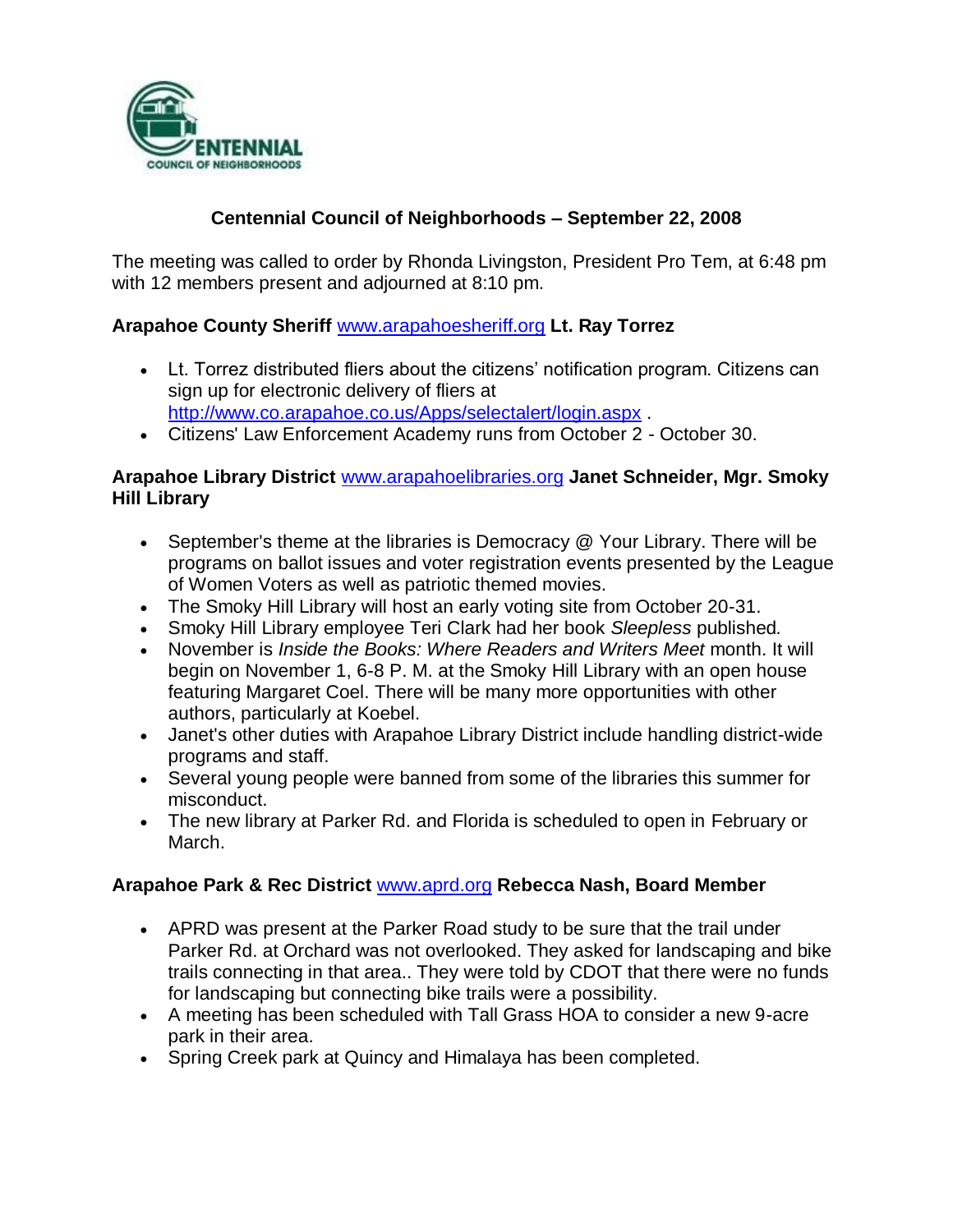## **Fire Districts Michael Dell'Orfano, South Metro Fire Authority**

- The operational part of the merger of South Metro and Parker Fire Districts will be complete on January 1. That will include integration of equipment and personnel across the district. Work still remains to be done.
- South Metro firefighters collected \$92,500 for the Muscular Dystrophy Association on Labor Day weekend with the "Fill the Boot" campaign.
- September is National Preparedness Month. The theme is: *Get an emergency kit. Get an emergency plan. Get informed. Get involved.* More details: www.ready.gov/ and http://www.citizencorps.gov/
- Members of CERT are being utilized in the district. The program is being modeled throughout the state.
- October 5-11 is Fire Prevention Week. The theme this year is prevention of home fires. The #1 source of deaths in fires. The #1 cause of home fires is cooking fires. [www.nfpa.org/fpw](http://www.nfpa.org/fpw) for more information.
- Assistant Chief Dell'Orfano attended the National Code Committee meeting in Minneapolis where changes in fire codes were finalized. The major change is the requirement for sprinkler systems in new construction of one and two family homes. See [www.homefiresprinkler.org/.](http://www.homefiresprinkler.org/)
- Cunningham Fire Rescue will have its open house and pancake breakfast on October 4 from 9 A.M. noon at Station 62 located at Buckley Rd. and Smoky Hill Rd.
- The Great American Fire Drill will take place 6-8 P.M. on October 8. This will be an opportunity to practice your fire emergency plan. It will be supported by fire departments and schools.
- South Metro will participate in Build Breast Cancer Awareness on October 25-27.
- Chief Dell'Orfano answered questions about sprinklers systems saying that they operate with a heat fuse that sets them off at about 135-150 degrees. They deliver 15 gallons per minute. The majority of fires are controlled by one or two sprinkler heads. They should last for the life of your home. Smoke detectors should be replaced after 10 years of use.
- [www.cfpd.org](http://www.cfpd.org/) [www.littletongov.org](http://www.littletongov.org/) [www.parkerfire.org](http://www.parkerfire.org/) [www.southmetro.org](http://www.southmetro.org/)

# **Cherry Creek School District** [www.ccsd.k12.co.us/](http://www.ccsd.k12.co.us/) **Wendy DeBell**

- Dr. Monte Moses is retiring. Deputy Superintendent Mary Chesley has been named the sole finalist to replace him.
- Cherry Creek Schools was one of 47 school districts participating in the Congressional Medal of Honor reception honoring the 101 living medal recipients on September 19. 15,000 students, parents, and community members attended to see the Medal of Honor recipients present at different schools. There will be a movie on PBS November 5 showing the Medal of Honor recipients. Two Cherry Creek students won the essay contest for the Congressional Medal of Honor.
- Two corrections to the minutes: Proposal 3A for the district operational budget is \$18 million. Proposal 3B for the bonds to build and renovate schools is \$203.5 million. 3B will build 3 new elementary schools and renovate 14 elementary, 2 middle & 2 high schools. It will upgrade systems at 50 schools and other facilities and build a new Science, Technology, Engineering and Math Center as well as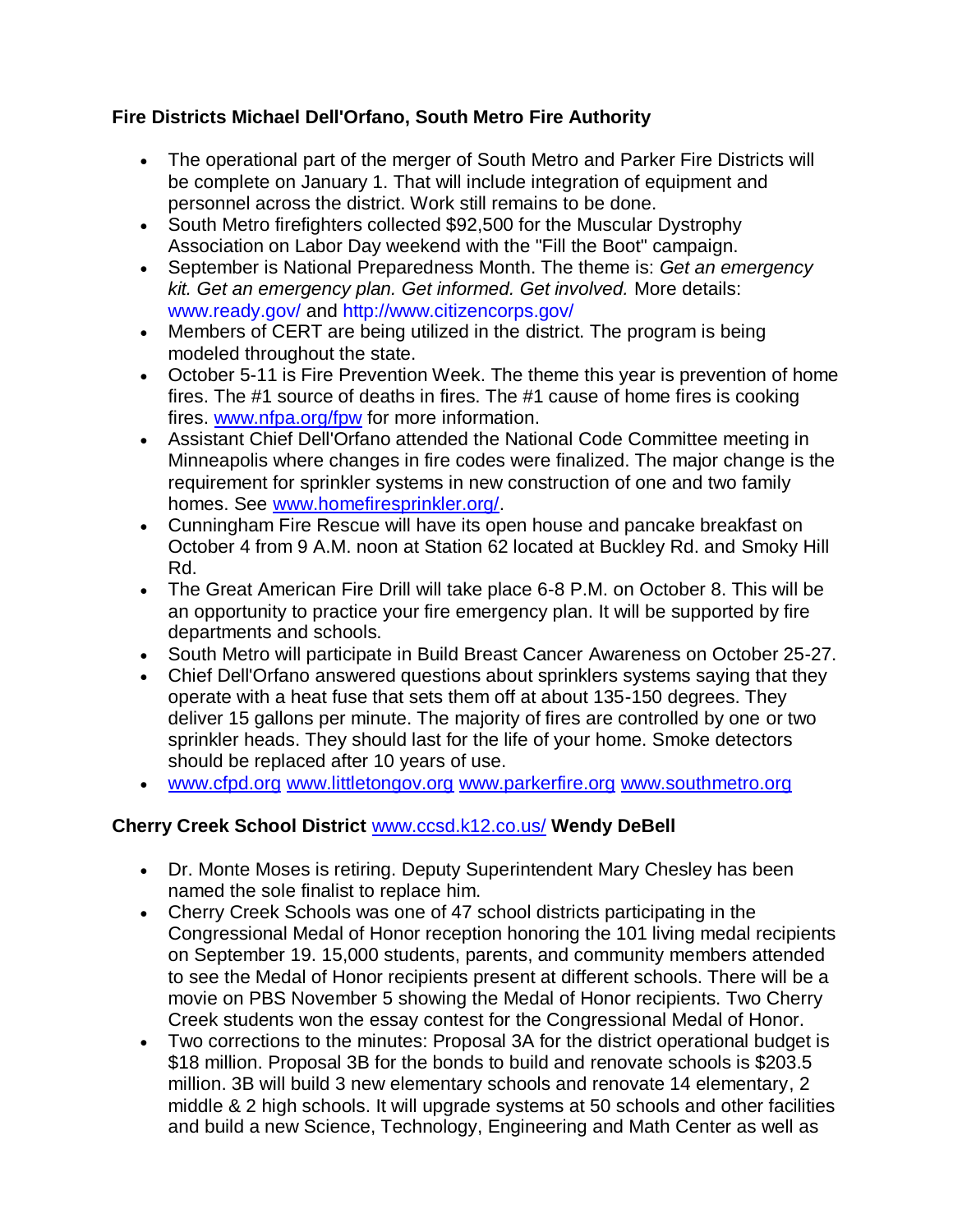upgrade technology throughout the system. The average cost for a \$336K home would be \$5 a month or 16¢ a day.

### **South Suburban Park and Rec** [www.ssprd.org](http://www.ssprd.org/) **Jean Flynn Ray, Community Relations**

- On September 13 South Suburban celebrated the  $25<sup>th</sup>$  anniversary of South Platte Park an 858-acre park which was built on a flood plane. Five gravel pits that are now lakes that have in the past been identified by numbers. A citizen contest was held to name the lakes. The winning names are: *Lake 1-Blackrock Lake* for a deposit of iron compound on the surface of the sand and gravel in the lake. *Lake 2-Eaglewatch Lake* for the quality of bald eagle habitat. *Lake 3-Redtail Lake* for the commonly seen redtail hawk. *Lake 4-Ladybug Lake* (submitted by a 4-year old). *Lake 5-Heron Lake* for one of the migratory birds seen there.
- South Suburban Park & Rec will offer blood screenings conducted by the University of Colorado Hospital from 7:30 to 9 am at the following recreation centers: *Lone Tree, 10249 Ridgegate Cir, October 14; Goodson, 6315 S. University Blvd., October 15; Buck, 2004 W. Powers Ave., October 16*. This screening consists of 30 tests including a lipid profile. Test results will be sent to your home. Participants must be at least 18-years old and 12 hours of fasting is recommended before blood is drawn. Fee is \$40 per person.
- Spooktacular and Spooktoddler will hosted at Goodson Recreation Center on October 24 from 5:30 - 8:30 pm. This is a trick or treat alternative for children 11 and under. Pay by 7 pm, October 22 and receive the discounted rate of \$4. Fee is \$6 starting on October 23.
- A budget meeting will be held at Goodson Center, 7:30 pm, October 8. Fees and charges will be discussed.

## **City of Centennial** [www.centennialcolorado.com](http://www.centennialcolorado.com/) **Sherry Patton, Communications Director**

- The new budget is on the city web site. The public hearing for the budget will be on November 3<sup>rd</sup> at 7 pm.
- The City will move into the new City Center about November 20. Open house: Saturday, December 6, 10am-3 pm.
- There are three requests for proposals open at this time: 1) Contract for the City's code enforcement; 2) Consultant for land development code rewrite; 3) Contract for administration, collection and audit of sales and use tax.
- Centennial was chosen to present its "Best Practices" in a 5-minute film to be broadcast during the International City/County Managers Association in Virginia September 22-25. The video is on the City's web site
- Swedish home furnishing retailer IKEA will build a store in Centennial. It will build a 400,000 s.f. store on 13.5 acres along the west side of I-25 between County Line Road and Dry Creek Road. IKEA is the largest home furnishing operation in the world. It is expected to bring the city 500 construction jobs and 400 jobs to operate the facility upon its expected completion in 2010.
- Centennial will celebrate National Planning Month in October. Activities will include presentations at a number of city events and an Open House in the Planning Department on October 31. The Planning Department will present